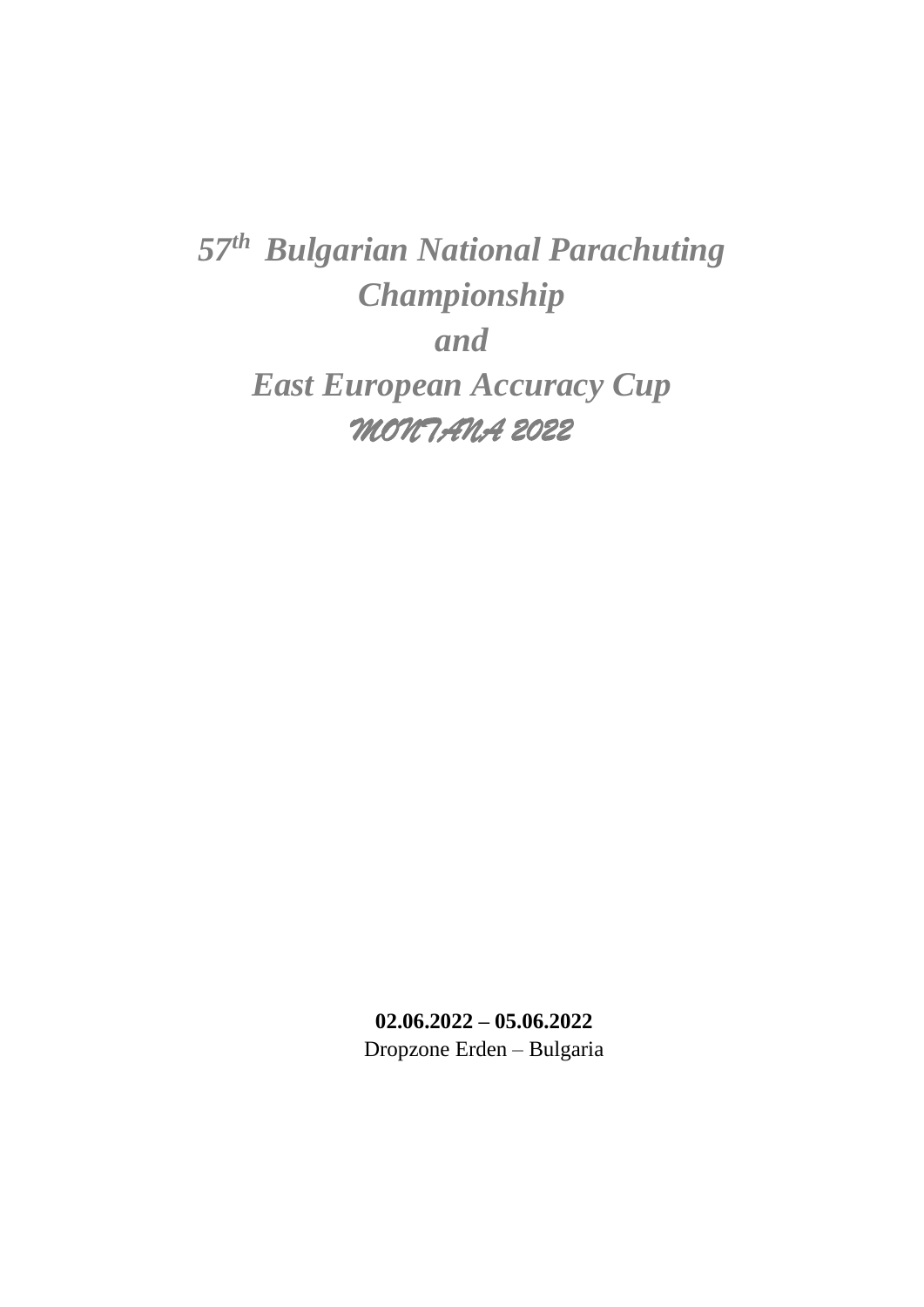## **1. EVENTS**

### **East European Accuracy Cup**

- Team Accuracy Landing

- Individuel Accuracy Landing female, male and juniors

## **57 th Bulgarian National Parachuting Championship**

- Individuel Accuracy Landing female and male

### *\* Venue of Event:*

**02.06.2022 – 05.06.2022**

Dropzone Erden – Bulgaria

Erden is a village 12 km from the district capital of Montana and about 160 km NW from Sofia.

The Championships Competition Drop Zone will be located on AVA flying centre airfield with LAT/LONG coordinates N 43 $^{\circ}$  29.955' E 23 $^{\circ}$  18.281' Elevation 188 m / 616 ft).

## **2. ORGANIZATION**

57<sup>th</sup> Bulgarian National Parachuting Championship and East European Accuracy Cup in Precision Landing are organized by **National Aero Club of Bulgaria and Aero Club Montana** and with the support of:

- **- Bulgarian National Parachuting Club**
- **- Aeroclub Montana**
- **- AVA Sky Ltd.**

Meet Director: Angel Stamenov Assistant Meet Director: Vesela Dzhorova Chief Judge: Stefan Stefanov Official Performance Controller: Ani Stamenova

#### *\* Contacts*

Phone: + 359 898 450 611, + 359 898 450 264 , +359 898 450 257 E-mail: [office@avalonskydive.com](mailto:office@avalonskydive.com) and [info@dropzone.bg](mailto:info@dropzone.bg)



*Page 2 of 5*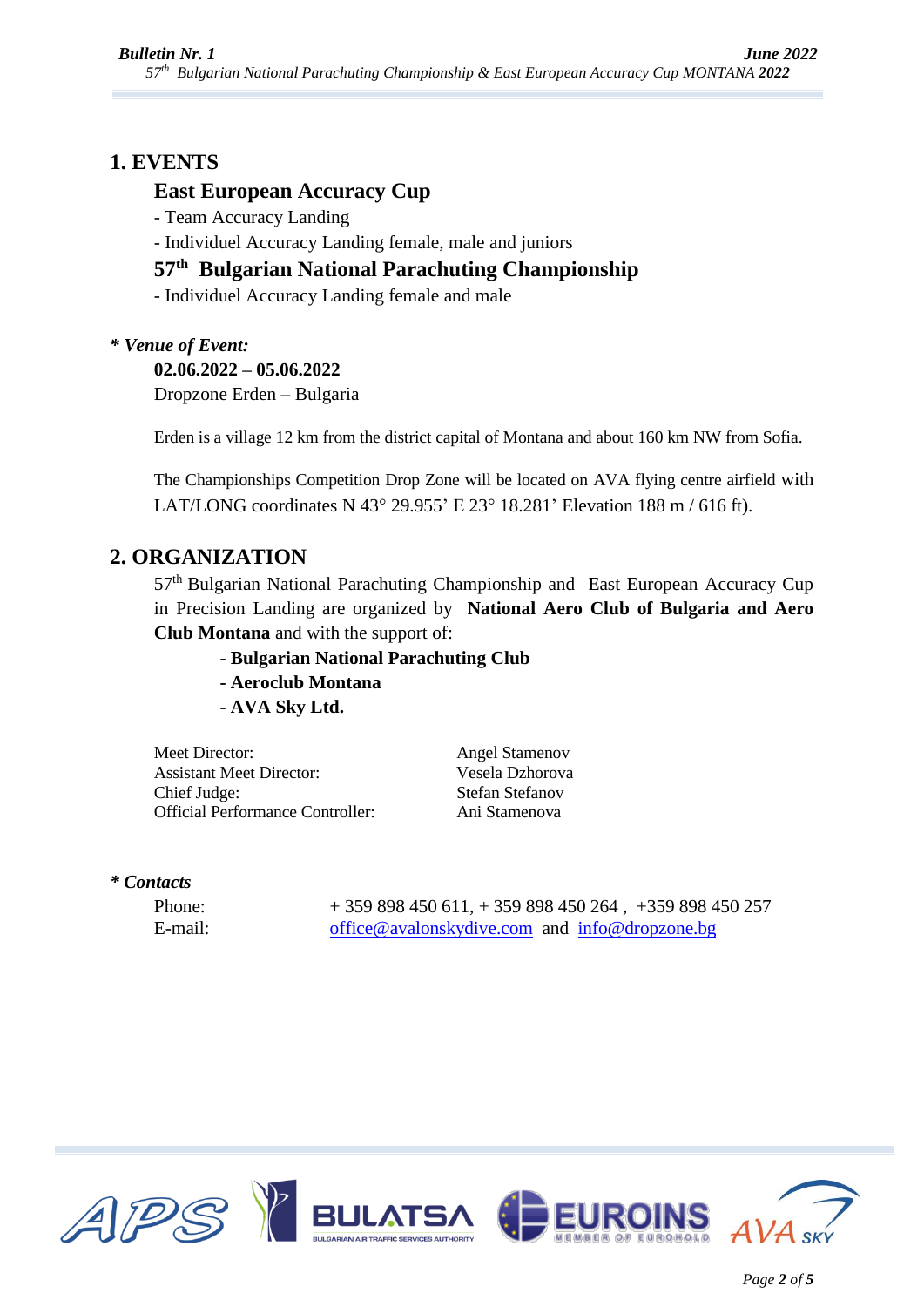# **3. GENERAL INFORMATION**

### *\* Participation*

Participation is open to National Delegations and/or individual participants as in SC GS Chapter 4. The minimum number of NACs for a valid event is 2.

### *\* Competition rules*

FAI Sporting Code and IPC Rules and Regulations apply.

#### *\* Aircraft*

Cessna 175, Cessna Antonov 2

#### *\* Accommodation*

- $\bullet$  Bungalow at Dropzone Erden 10 euro per person per night
- Hotel in city Montana bed & breakfast <http://www.hotel-montana.hit.bg/>
- Tents at Dropzone Erden free

### *\* Drop Zone Facilities*

- Seminar room;
- Briefing area;
- Office centre;
- Rigging service;
- WiFi internet;
- Packing area;
- Big parking area;
- Restaurant
- Swimming pool

### *\* Pre-Event Training*

Pre-Event Training days will be organized from 21.05.2022 to 02.06.2022 at the DZ. All facilities are on site. *The Pre-Event Training days are to be booked in advance not later than 15.05.2022 at [info@dropzone.bg](mailto:info@dropzone.bg) or [office@avalonskydive.com](mailto:office@avalonskydive.com)*

*Pre Event Training jumps Accuracy – 15.- Euro per jump from Cessna and 20.- Euro per jump from An 2*

#### *\* Training jumps*

Training Jumps will be organised on Thursday June 02<sup>th</sup> from 8:00 to 19:30 *The jumps must be booked in advance at [info@dropzone.bg](mailto:info@dropzone.bg) or [office@avalonskydive.com](mailto:office@avalonskydive.com)*

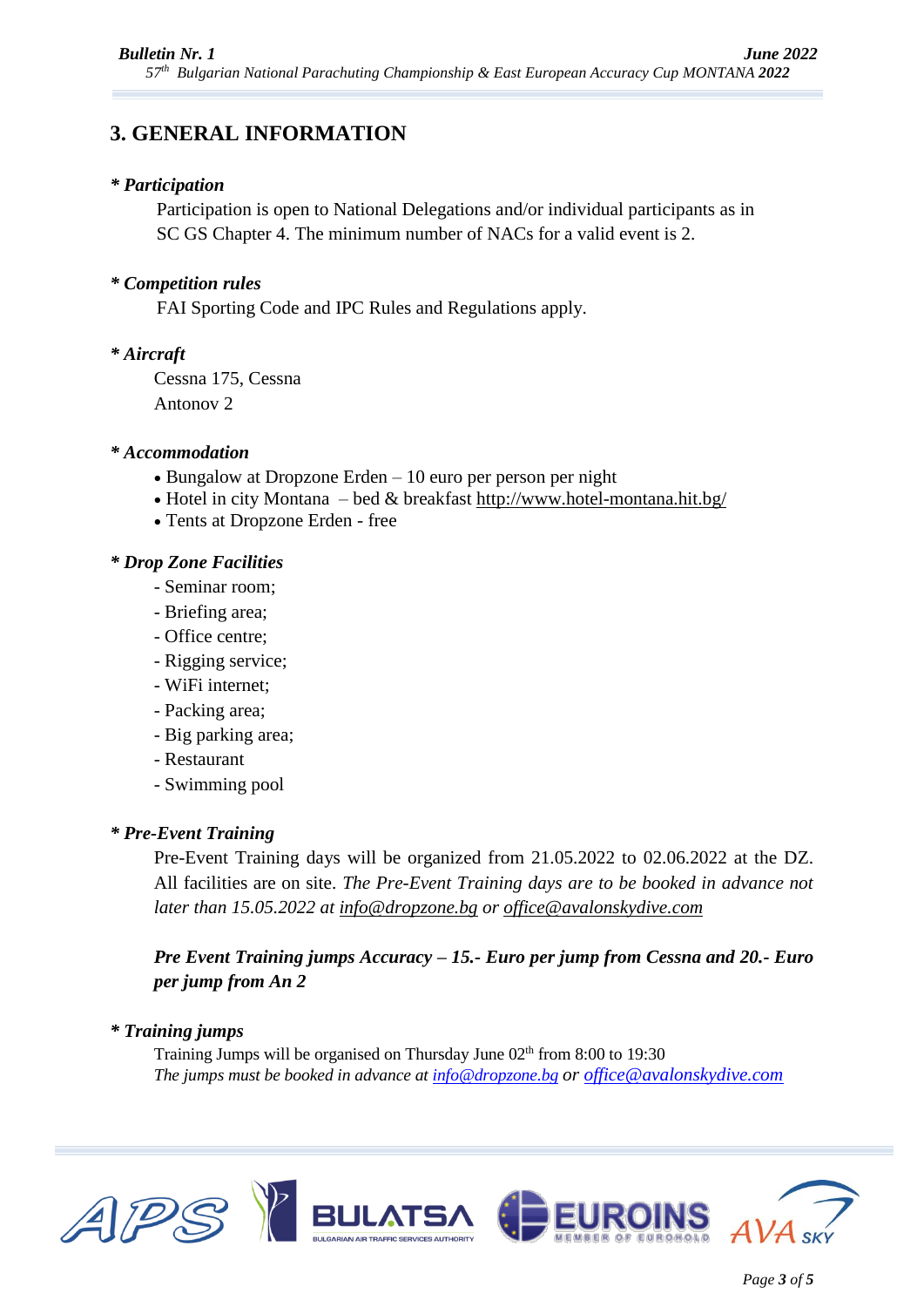#### *\* Judging equipment*

Weckbecker System for Accuracy Landing

### *\*Safety Conditions*

ADD is not mandatory but is recommended A protective helmet/bonnet must be worn

## **4. AWARDS**

#### **East European Accuracy Cup in Precision Landing**

- Accuracy landing Team
- Accuracy landing men
- Accuracy landing women

#### **National Parachuting Championship**

- Accuracy landing men

## **5. REGISTRATION**

#### *\* Participation*

Each delegation may consist of: Head of Delegation Team Coach / Manager Team - mix (*Team of 4 people)* Individual competitors Accompanying persons *(No limit)*

### *\* Entry Forms*

The entry form should be received by the organizer not later than 25 th of May 2022. Please send it to the Organizer via mail: [info@dropzone.bg](mailto:info@dropzone.bg) *or [office@avalonskydive.com](mailto:office@avalonskydive.com)*

#### *\* Entry Fees*

Competitors fee 160.- Euro per person

#### *\* The Entry fee covers*

- Registration fee
- 8 competition jumps (only competitors, min.4 max.8 jumps)
- Gift and medals